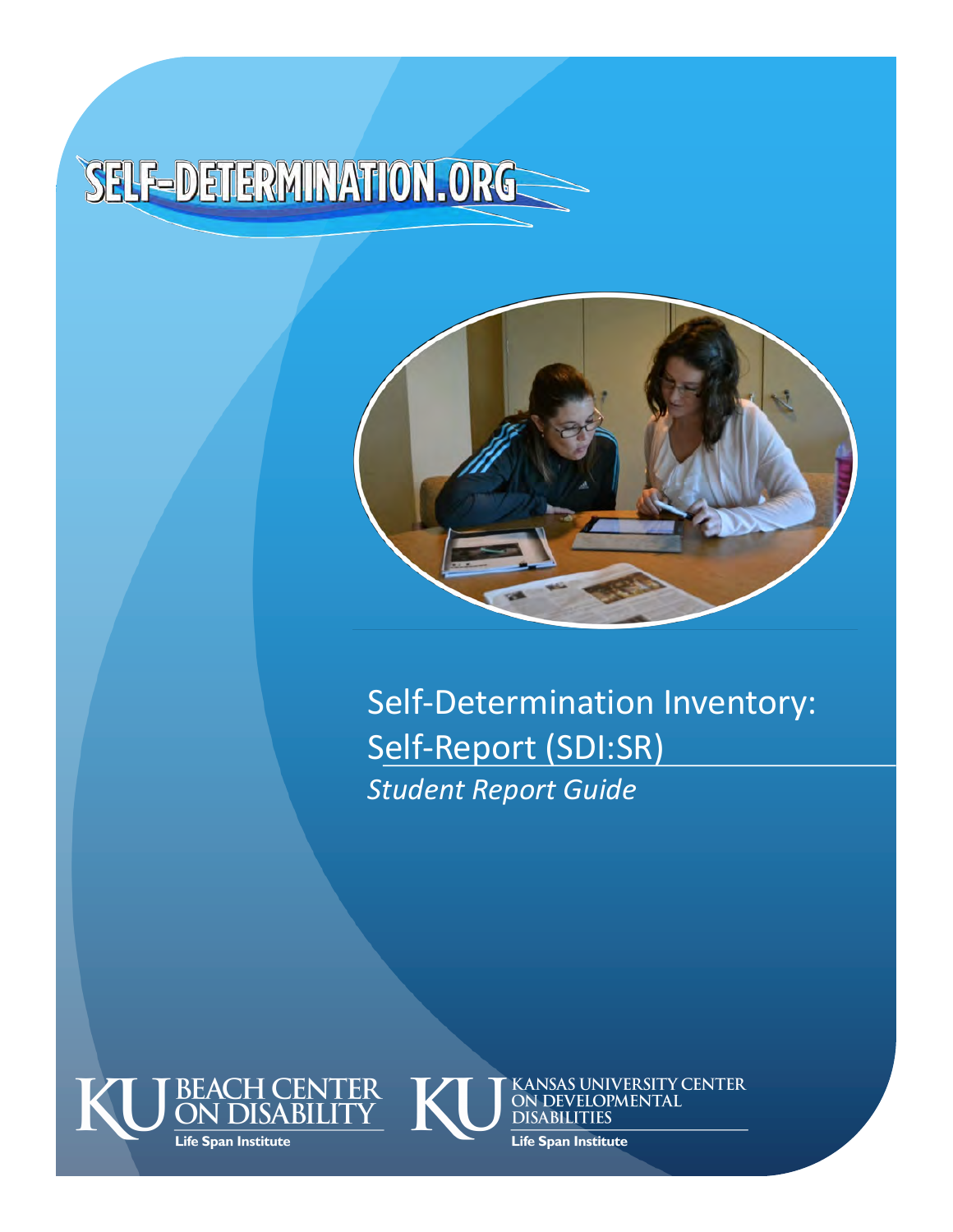

# **What is Self-Determination?**

Self-determination is a dispositional characteristic associated with acting as the **causal agent** in one's life. That is, if people are selfdetermined they tend to display self-determination throughout their lives, although, the support available in the environment can influence the development and expression of self-determination.

When students act as causal agents, they act with intent to achieve goals they have chosen in their lives. They show three essential characteristics that are assessed on the Self-Determination Inventory  $-$ (1) *volitional action*, (2) *agentic action*, and (3) *action-control beliefs*. These essential characteristics emerge across the lifespan as children and adolescents learn skills and develop attitudes that enable them to be causal agents in their lives. Skills associated with self-determined action include choice making, problem solving, decision making, goal setting and attainment, self-advocacy, and self-management skills and key attitudes include self-awareness and self-knowledge. With a better understanding of students' self-determination using data collected through the Self-Determination Inventory, teachers can identify skills to target that support learning and achievement for all students.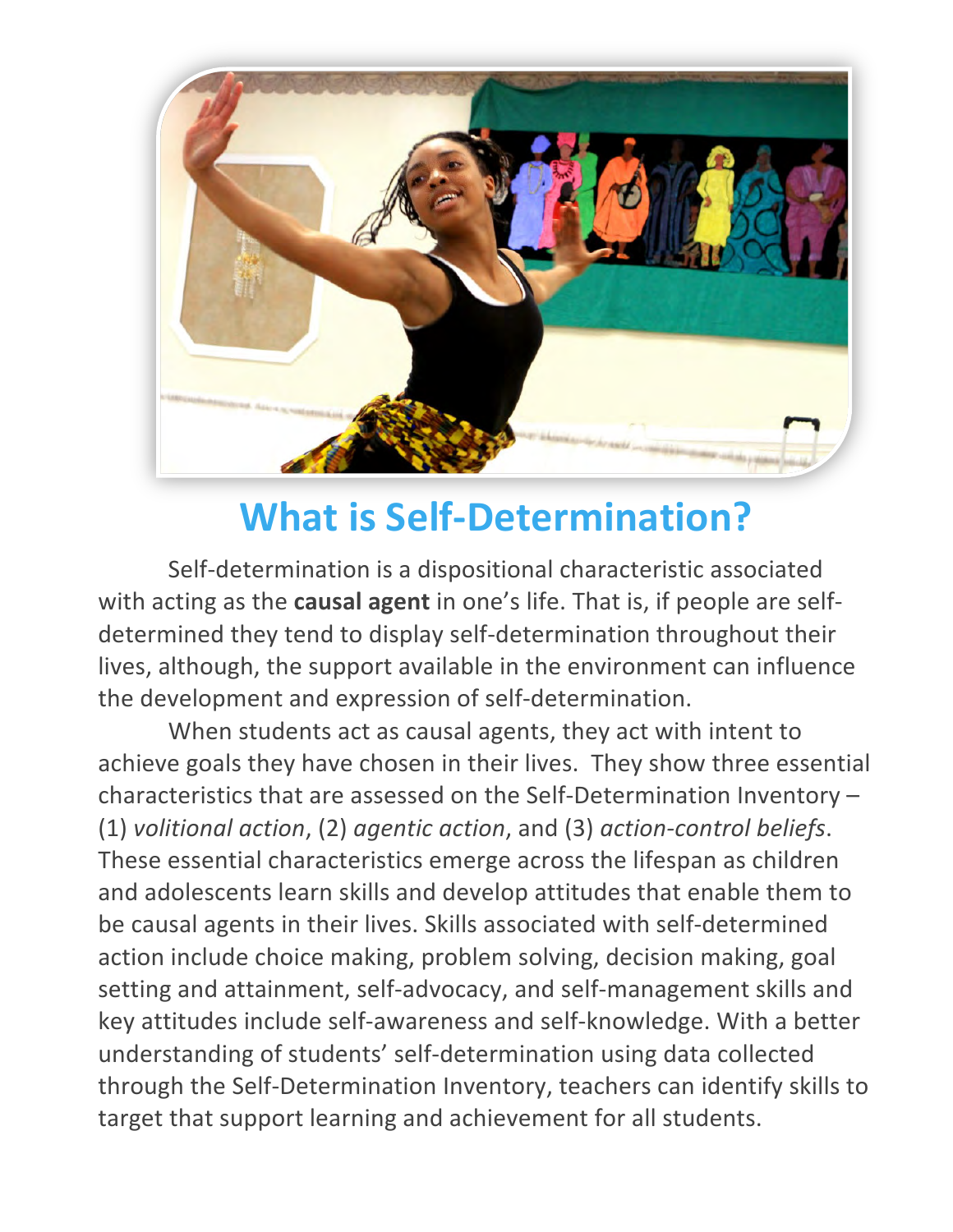# **Essential Characteristics of Self-Determined Action**



### **Volitional Action**

- Autonomy
- Self-Initiation



### **Agentic Action**

- Pathways Thinking
- Self-Direction
- Self-Regulation



### **Action-Control Beliefs**

- Control-Expectancy
- Psychological Empowerment
- Self-Realization

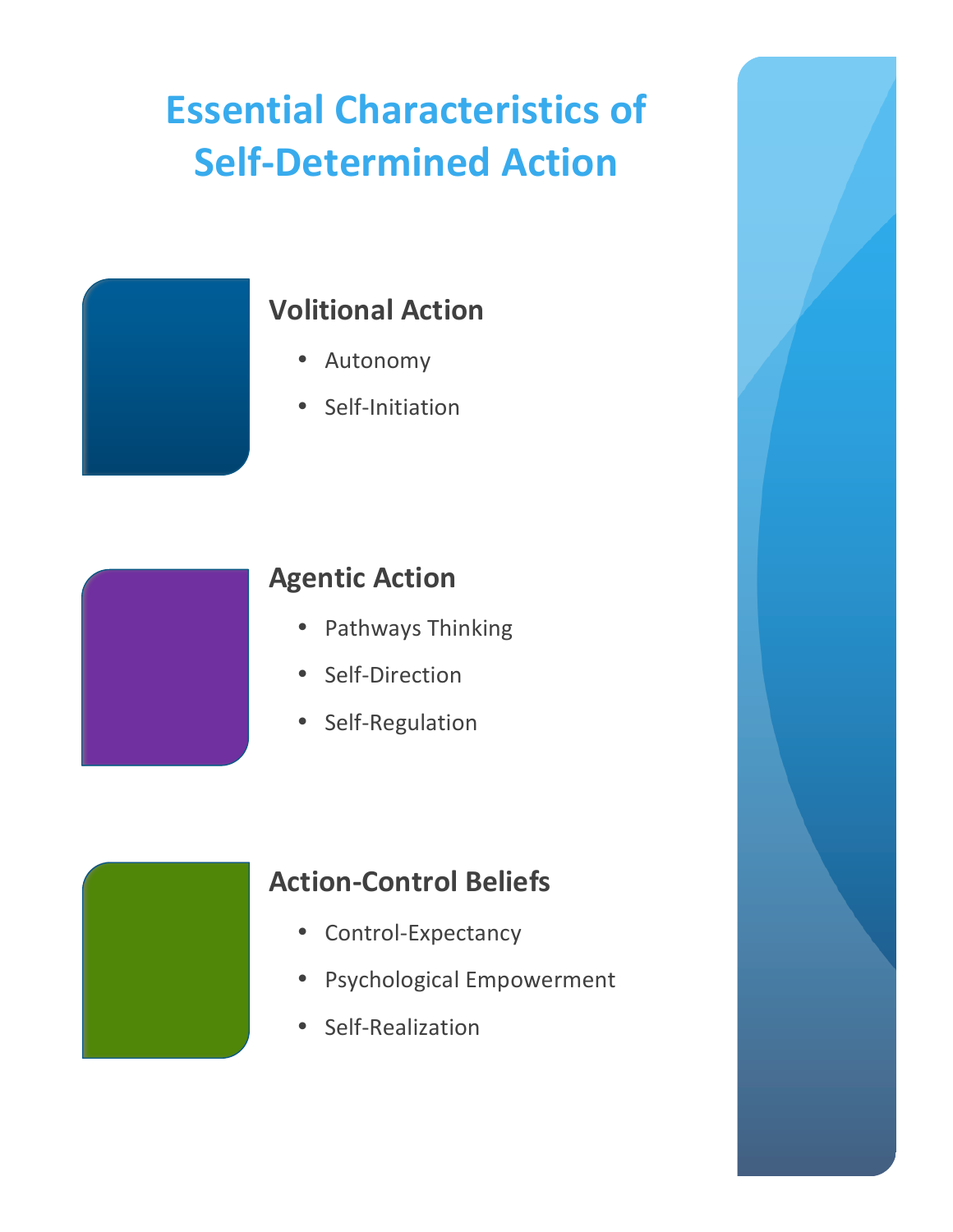### **Volitional Action**

Making intentional, conscious choices based on one's preferences and interests

```
Teaching and creating opportunities in choice-making, decision-making, goal
setting, problem solving, and planning skills enables volitional action to develop.
```

|                 | <b>Definition:</b><br>Acting based on one's<br>preferences, interests and<br>abilities without undue<br>outside influence. | <b>Teaching strategies:</b><br>Integrate opportunities<br>to explore activities to<br>develop interests and<br>preferences. |
|-----------------|----------------------------------------------------------------------------------------------------------------------------|-----------------------------------------------------------------------------------------------------------------------------|
| Autonomy        | <b>Example:</b><br>You identify and choose<br>what clubs to be a part of                                                   | Provide frequent<br>opportunities to make<br>choices.                                                                       |
|                 | at school based on what<br>you are most interested in<br>and what will support you<br>in achieving your goals in<br>life.  | Promote participation in<br>group decision-making<br>(IEP meetings, person-<br>centered planning, etc.)                     |
|                 | <b>Definition:</b><br>Initiating action to achieve<br>a goal, using past<br>experiences to guide you.                      | <b>Teaching strategies:</b><br>Support participation in<br>community activities<br>and volunteer<br>opportunties.           |
| Self-Initiation | <b>Example:</b><br>You seek information<br>about joining a hiking club<br>because you have gone                            | Discuss and explore job<br>interests, hobbies, and<br>personal strengths.                                                   |
|                 | hiking in the past and really<br>liked it.                                                                                 | Encourage developing a<br>person-centered plan<br>based on interests and<br>goals.                                          |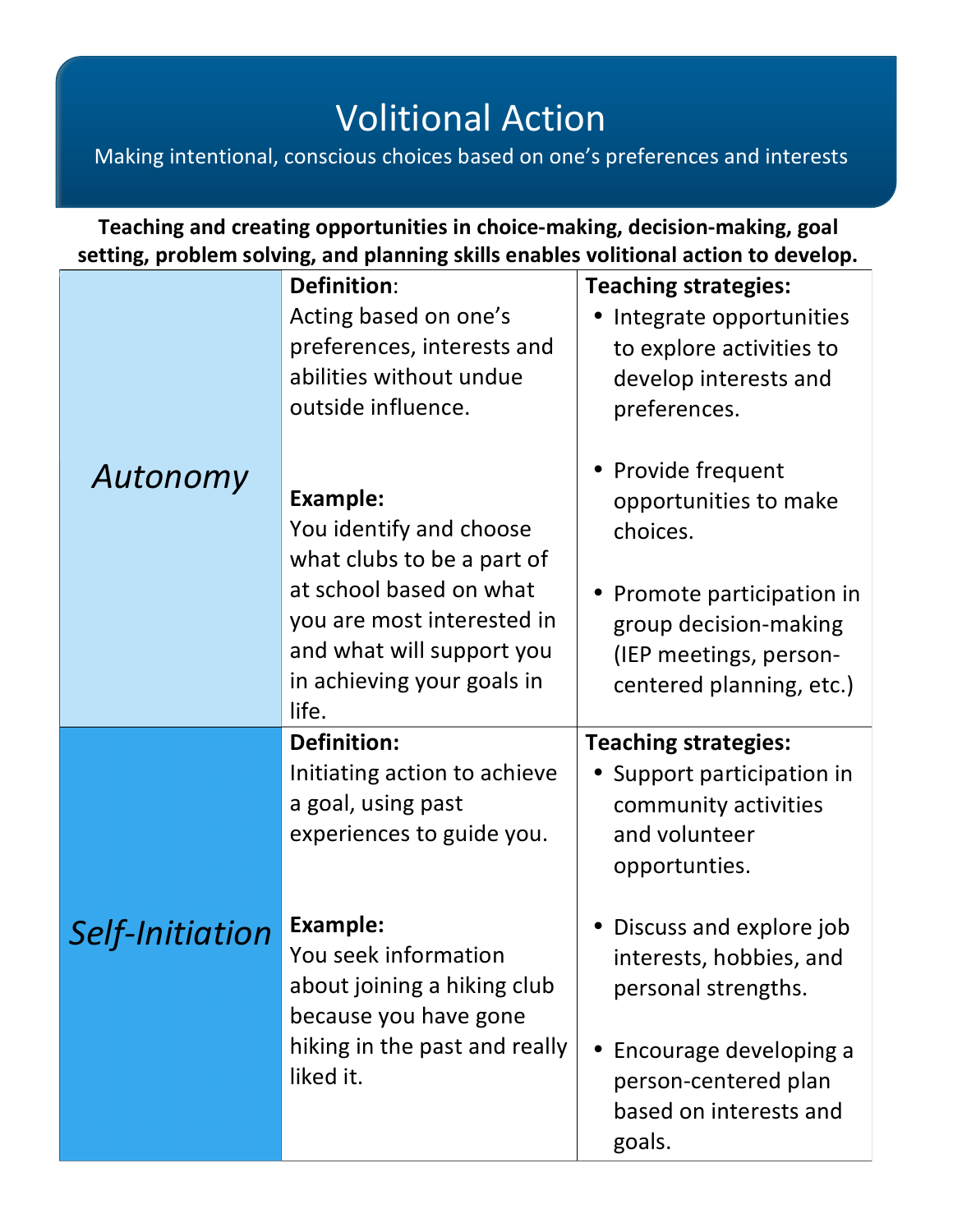### **Agentic Action** Self-directing and managing actions toward goals

| Teaching and creating opportunities for self-management and goal attainment |                                                                                                                                                                                                                                                                                                                           |                                                                                                                                                                                                                                                                                                                    |  |  |
|-----------------------------------------------------------------------------|---------------------------------------------------------------------------------------------------------------------------------------------------------------------------------------------------------------------------------------------------------------------------------------------------------------------------|--------------------------------------------------------------------------------------------------------------------------------------------------------------------------------------------------------------------------------------------------------------------------------------------------------------------|--|--|
| enables agentic action to develop.                                          |                                                                                                                                                                                                                                                                                                                           |                                                                                                                                                                                                                                                                                                                    |  |  |
| Pathways<br><b>Thinking</b>                                                 | <b>Definition:</b><br>Identifying many<br>different ways to solve<br>problems that you<br>encounter in working to<br>reach your goals.<br><b>Example:</b><br>You don't have a book<br>you need to complete<br>your homework so you<br>think to either go to your<br>locker to get it or borrow<br>the book from a friend. | <b>Teaching strategies:</b><br>• Teach how to weigh<br>potential costs, benefits,<br>and outcomes of choices.<br>Encourage ownership of<br>challenges and solutions<br>in problem solving.<br>• Create opportunities for<br>students to problem solve<br>in structured and<br>naturally-occurring<br>environments. |  |  |
| <b>Self-Direction</b>                                                       | <b>Definition:</b><br>Directing the actions that<br>you take toward your<br>goals and responding to<br>challenges and<br>opportunities.<br><b>Example:</b><br>You want to be a captain<br>on your football team,<br>you work hard, and<br>accept the position when<br>it is offered to you.                               | <b>Teaching strategies:</b><br>• Allow students to make<br>and learn from mistakes.<br>• Teach language that can<br>be used to advocate for<br>personal rights and<br>aspirations.<br>Provide opportunities for<br>leadership roles.                                                                               |  |  |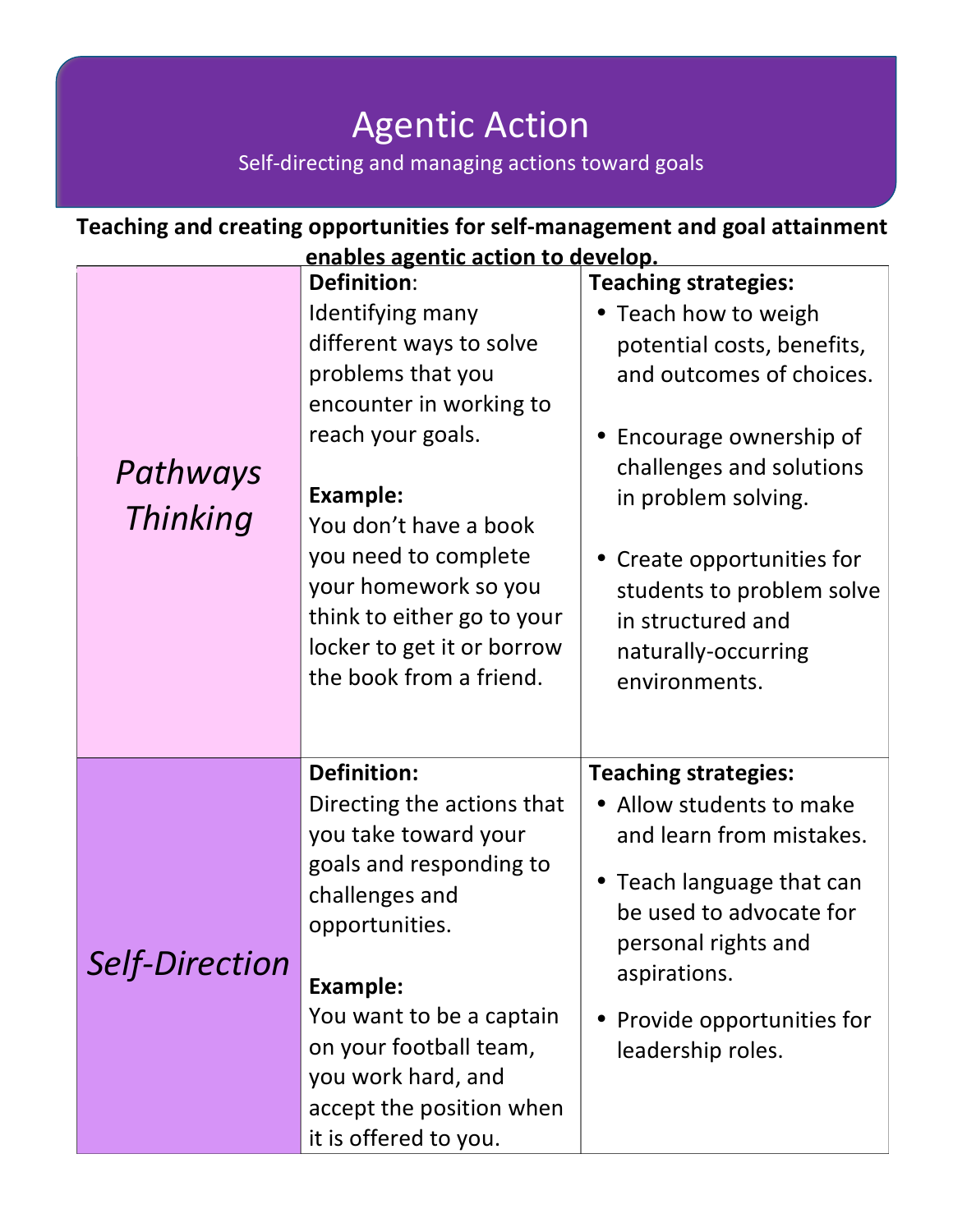## **Agentic Action**

**Recognizing** Self-directing and managing actions toward goals and managing actions of the self-

#### **Definition**:

Managing and evaluating the actions that you take to reach your goals.

#### Example:

*Self-Regulation* You want to go to the movies with your friends and need a ride there so you ask them to pick you up, identifying the time that you need to leave your house to get to the movie on time.

#### **Teaching strategies:**

- Teach and support selfmonitoring techniques.
- Teach personal management skills (i.e., time management, organization, financial planning).
- Encourage the development of a five-year plan, or road map, with short-term objectives to take steps towards a personal goal.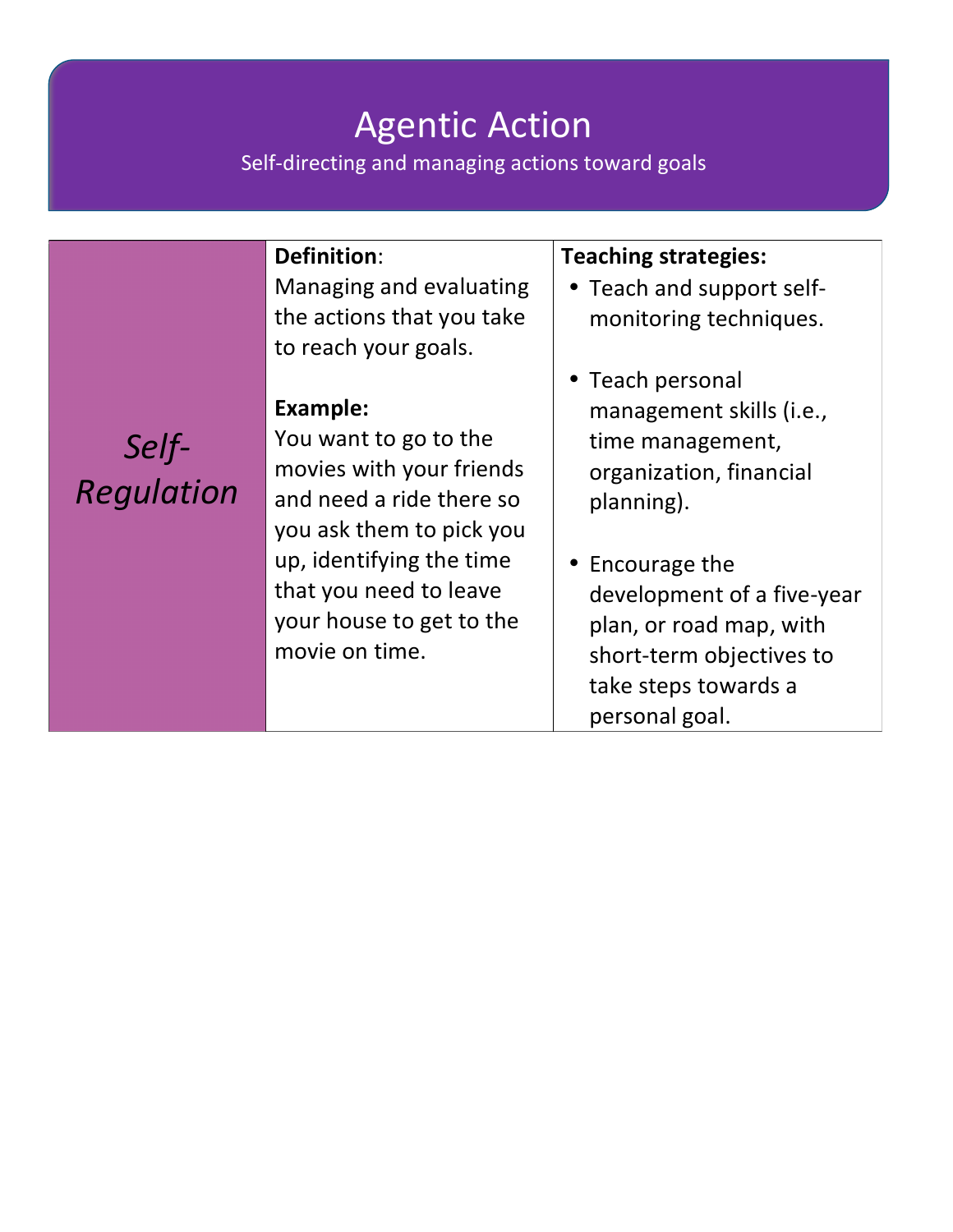### **Action-Control Beliefs**

ACCIOTT COTTCI DETICTS<br>Recognizing your own abilities and believing they will help you achieve your goals

| Teaching and creating opportunities for self-awareness and self-knowledge |                                                                                                                                                                                                                                                                                                                                          |                                                                                                                                                                                                                                                                                                                                                                                                                                   |  |  |
|---------------------------------------------------------------------------|------------------------------------------------------------------------------------------------------------------------------------------------------------------------------------------------------------------------------------------------------------------------------------------------------------------------------------------|-----------------------------------------------------------------------------------------------------------------------------------------------------------------------------------------------------------------------------------------------------------------------------------------------------------------------------------------------------------------------------------------------------------------------------------|--|--|
| enables action-control beliefs to develop.                                |                                                                                                                                                                                                                                                                                                                                          |                                                                                                                                                                                                                                                                                                                                                                                                                                   |  |  |
| Control-<br>Expectancy                                                    | <b>Definition:</b><br>Believing that you can<br>use your skills and the<br>resources (i.e., people,<br>supports) around you to<br>reach a goal.<br><b>Example:</b><br>You work hard during<br>after school tutoring<br>hours, knowing that<br>working hard will let you<br>make progress toward<br>your goal of earning an A<br>in math. | <b>Teaching strategies:</b><br>Encourage students to<br>reflect on goals reached<br>and the skills they used<br>to do so.<br>• Support students in<br>creating support<br>networks in multiple<br>evironments (home,<br>school, work, etc.)<br>Create opportunities for<br>students to seek help<br>from peers or other<br>natural supports and talk<br>about the relationship<br>between seeking support<br>and achieving goals. |  |  |
| Psychological<br><b>Empowerment</b>                                       | <b>Definition:</b><br>Believing that you have<br>what it takes to reach<br>your goals and that you<br>can reach your goals<br>when you try.<br><b>Example:</b><br>You decide to take<br>honors classes because<br>you know you can do it<br>and it will help you<br>attend the college.                                                  | <b>Teaching strategies:</b><br>• Set high expectations.<br>• Encourage students to<br>identify their strengths<br>and apply them.<br>• Support students in self-<br>evaluation to encourage<br>belief in abilities and<br>increase self-confidence.                                                                                                                                                                               |  |  |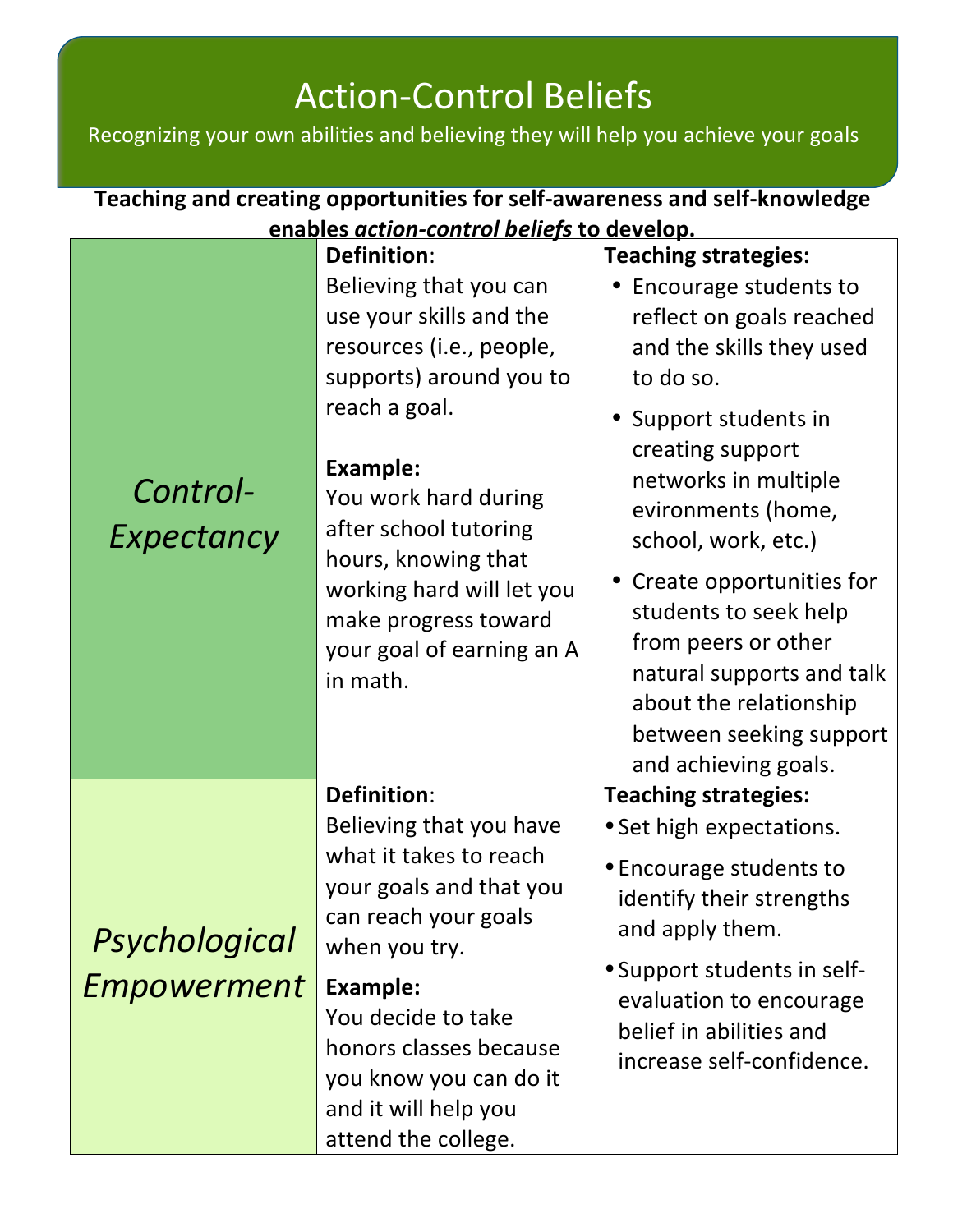## Action-Control Beliefs

Recognizing your own abilities and believing they will help you achieve your goals

| <b>Definition:</b><br>Using what you know<br>about your personal<br>strengths and weaknesses<br>to act in ways that lead to<br>your goals.                                                | <b>Teaching strategies:</b><br>• Teach students to<br>understand their strengths<br>and support needs.                                                                                                                                         |
|-------------------------------------------------------------------------------------------------------------------------------------------------------------------------------------------|------------------------------------------------------------------------------------------------------------------------------------------------------------------------------------------------------------------------------------------------|
|                                                                                                                                                                                           |                                                                                                                                                                                                                                                |
| <b>Example:</b><br>Self-<br>Realization<br>You know you have good<br>leadership skills and are<br>good at working with<br>people, so you decide to<br>run for president of your<br>class. | • Encourage students to<br>Identify and utilize personal<br>support systems (i.e.,<br>friends, family, teachers).<br>• Provide opportunities for<br>students to become<br>knowlegable about available<br>supports and to advocate<br>for them. |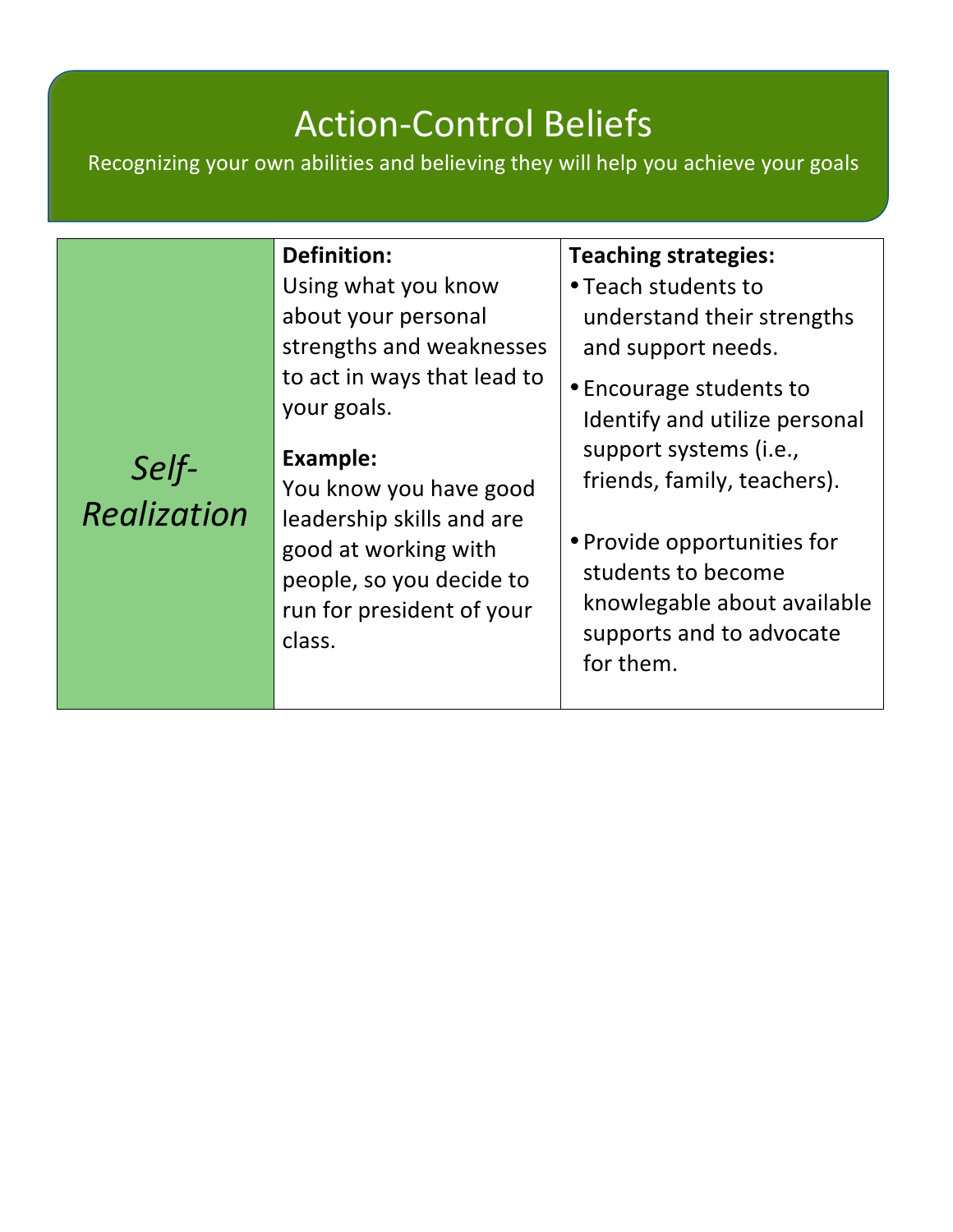

# **Websites Useful for Supporting Student Self-Determination**

#### **Beach Center on Disability**

The Beach Center on Disability is a research center at the University of Kansas that supports individuals with disabilities, their families, service providers, researchers, and policy makers through research, information distribution and training. Topics useful to educators on self-determination and access to the general education curriculum may be found in the *Real Stories and Tips and Books, Manuals and Reports sections of this website.* 

For further information contact: **Beach Center on Disability** The University of Kansas 1200 Sunnyside Avenue 3134 Haworth Hall Lawrence, Kansas 66045-7534 Voice: (785) 864-7600 Fax: (785) 864-7605 Email: beachcenter@ku.edu Website: http://www.beachcenter.org/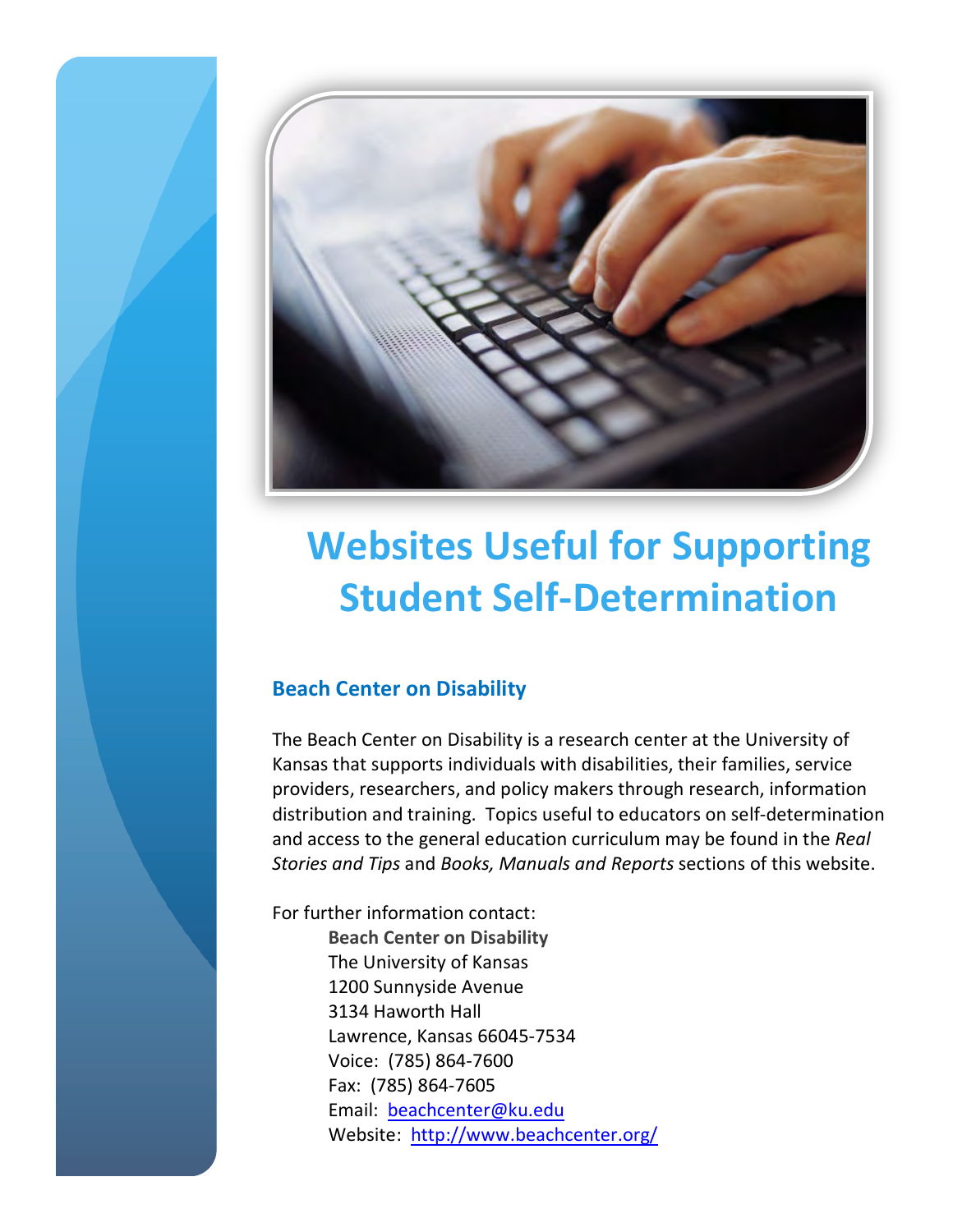### Self-Determination Resources

#### **National Center on Secondary Education and Transition (NCSET)**

NCSET coordinates national resources, offers technical assistance, and disseminates information related to secondary education and transition for youth with disabilities. Links include topics on:

Postsecondary Education and Employment

- Teaching and Learning
- Transition Planning and Community Resources
- Youth Development and Family Participation

#### For more information contact:

**National Center on Secondary Education and Transition**  Institute on Community Integration University of Minnesota 6 Pattee Hall 150 Pillsbury Drive SE Minneapolis MN 55455 612-624-2097 (phone) 612-624-9344 (fax) Email: ncset@umn.edu Website: http://www.ncset.org/

#### **Institute for Community Inclusion (ICI)**

ICI is located at the University of Massachusetts Boston. ICI supports the rights of children and adults with disabilities to participate in all aspects of the community. Key interest areas for educators include:

- Employment of people with disabilities in community settings
- Promotion of technology that aids participation in school/community/work activities

For additional information contact:

**Institute for Community Inclusion/UCEDD** 100 Morrissey Blvd. Boston, Massachusetts 02125 Voice:(617) 287-4300 Fax: (617) 287-4352 TTY: (617) 287-4350 Email: **ici@umb.edu** Website: http://www.communityinclusion.org/ 

#### **National Technical Assistance Center on Transition (NTACT)**

NTACT assists state and local agencies including Vocational Rehabilitation providers in implementing evidence-based practices to ensure students with disabilities graduate and are prepared for postsecondary education and employment. Key interest areas for educators include:

- Effective practices to ensure students graduate
- Post-school success resources

For additional information contact: **National Technical Assistance Center on Transition** Voice: (704) 687-8606 Email: ntactmail@uncc.edu Or ask a question via their website: http://www.transitiona.org/